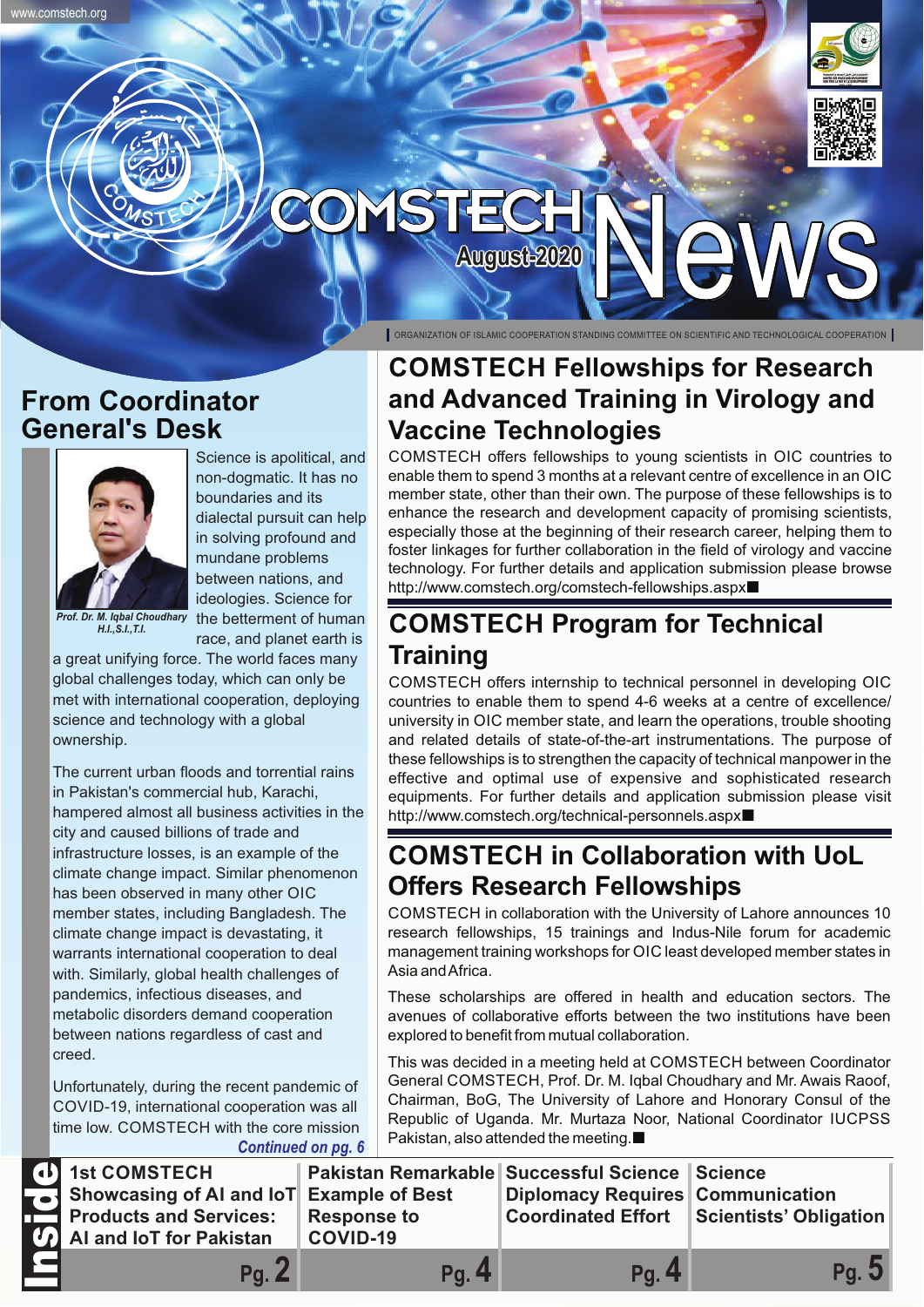

COMSTECH News

#### **1st COMSTECH Showcasing of Artificial Intelligence and IoT Products and Services: AI and IoT for Pakistan**

COMSTECH with partner organizations, including Ministry of Science and Technology, Ministry of Information Technology and Telecommunications of Pakistan and Center for Advanced Research in Engineering (CARE) organized "1st COMSTECH Showcasing of Artificial Intelligence and IoT Products and Services: AI and IoT for Pakistan" on 4th and 5th August 2020.



The President of Pakistan, H. E. Dr. Arif Alvi, inaugurated the exhibition on August 4, 2020. He appreciated COMSTECH for taking a pioneering step to initiate a series of exhibitions on modern technologies, and close collaboration with partner institutions in OIC countries to hold such events

and mentioned that under the new leadership of Prof. Dr. M. Iqbal Choudhary, COMSTECH has initiated a large number of capacity building activities and programs using its strong networking in 57 OIC member states.

He highlighted the need of AI and its application while stressing for innovation creation and marketing of the products.

The President congratulated COMSTECH and its partner institutions on taking this important initiative. Such showcasing not only encourages a culture of innovation, but serves as a platform for interfacing between business and research institutions, he added.

The President urged to produce software developers, empower women, and use software extensively. He stressed the need of motivating and growing the human resources and mentioned that there are tremendous opportunities in OIC member states to get benefit from the latest technologies.

He stressed that the dream of a smart future for our nation cannot be fulfilled without much more vigorous efforts of the business community and greater synergy between the private sector, government, and academic institutions. The president wished a very successful exhibition, and a very bright future for COMSTECH in these exciting ventures.

The minister for Science and Technology of Pakistan mentioned that the Ministry of S&T strongly believes that scientific and technological developments in our country must be translated into products and services. The Ministry continues to support research institutions, assured the



minister. He mentioned that COMSTECH is the most important international organization Pakistan hosts.



He informed that the Ministry of S&T greatly values the central role that COMSTECH is playing not only in the capacity building of OIC countries but also its pivotal role in presenting the Pakistan's scientific and technological capabilities for the promotion of export of high technology products. We are closely working with the COMSTECH for the success of a large number of initiatives, which have been launched under the dynamic leadership of Prof. Dr. M. Iqbal Choudhary, he said.

Coordinator General COMSTECH briefed the President about new COMSTECH initiatives for promotion of science and technology in OIC member states. He mentioned that COMSTECH programmes focus to develop skills and capacity of youth of the OIC region in modern technologies. He also mentioned that



COMSTECH is projecting Pakistan's image as scientifically leading country through inter- and intra-Islamic initiatives.

In his welcome address, Mr. M. Aamir, Project Director, CARE, said that the impact of AI alone on the global GDP is



expected to be 15.7 trillion USD. Countries around the globe are strategizing to take maximum benefit from these technologies. If Pakistan captures even a miniscule percentage like 1% of this market, it values 157 billion USD something like 25 trillion Pak Rupees.

Twenty-six exhibitors from industry, academia, research centers and strategic organizations from all over Pakistan participated in this exhibition and showcased their products and services in areas of Health, Internet of Things, Virtual Assistants & Chatbots, Big Data & Data Analytics, Cyber Security, Digital Transformation – 5G, Virtual Augmented Reality, Block Chain, and Business Intelligence. A large number of students and researchers visited this two-day exhibition.

Addressing the closing ceremony Coordinator General COMSTECH, Prof. Dr. M. Iqbal Choudhary congratulated the partner organizations for holding this event successfully. He assured that COMSTECH would organize such events in advanced cutting-edge technologies throughout OIC member states.

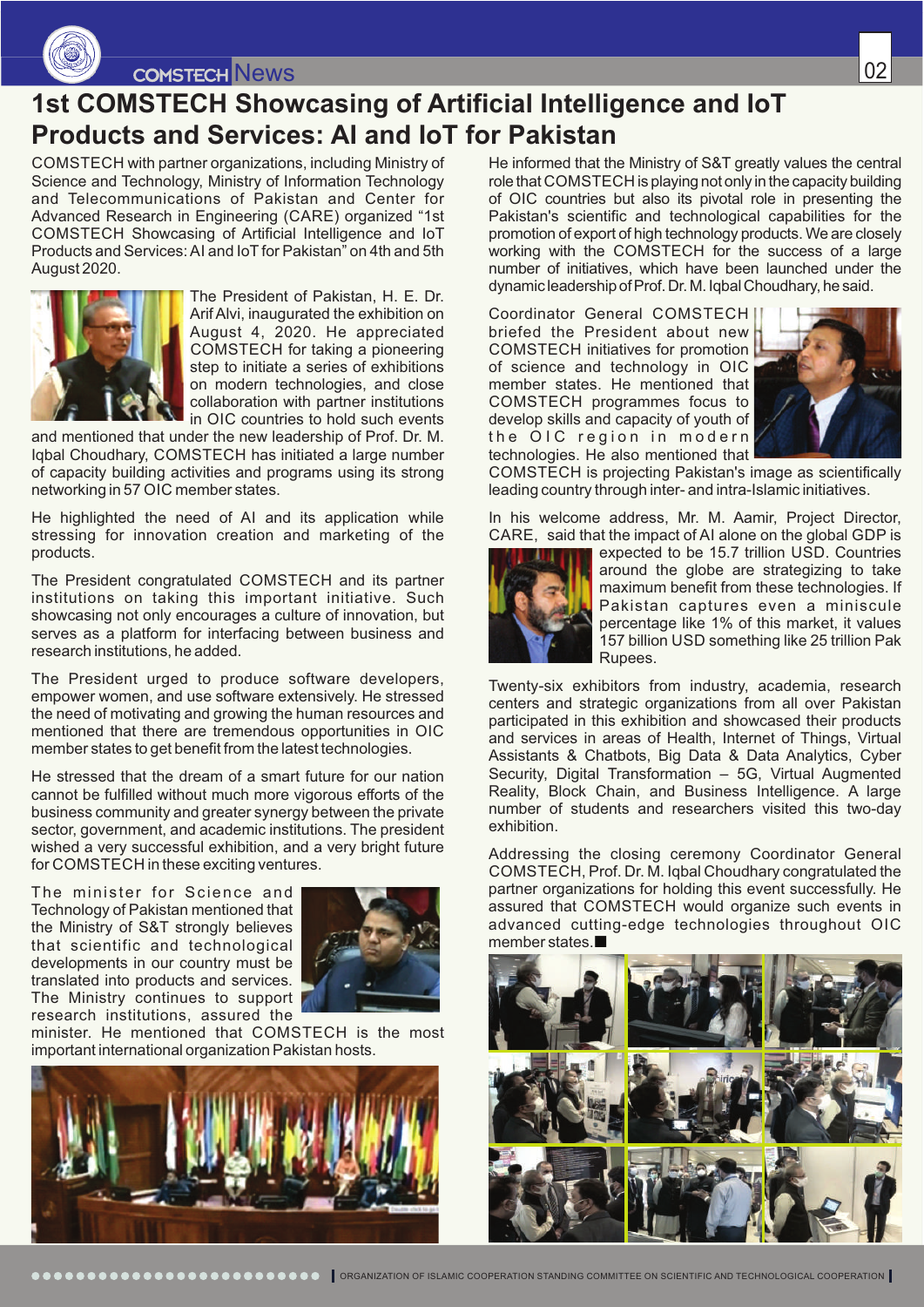

#### News 2008 and 2009 and 2009 and 2009 and 2009 and 2009 and 2009 and 2009 and 2009 and 2009 and 2009 and 2009 a

#### **Certificate Course on Diagnosis of COVID-19 Concludes**

3-day Online Certificate Course on Diagnosis of COVID-19: Sample Collection, RNA Extraction, PCR, and Data Interpretation concluded successfully on August 20.

More than three hundred participants joined the inaugural session from 30 countries. A very large number of researchers, four hundred, got registered to this course.

Coordinator General, COMSTECH Prof. Dr. M. Iqbal Choudhary thanked the organizing team and Institute of Virology for holding this successful capacity building event which was attended by more than 300 people from different countries and termed this event a good example of international cooperation.

He appreciated the topic selection and the module design of the training course by the organizing team and stressed that the learning technical details of PCR, RNA, DNA is most important not only for COVID-19 but also for other health related tests, because there exists so many pitfalls that may take to absolutely wrong results.

He urged the participants to always keep learning because this is the only way to deal with the future challenges and help save the humanity.



This 3-day course was programmed with a one-hour long lecture by an expert followed by practical session each day. Videos of this course are available on comstech-oic youtube channel.

COMSTECH in collaboration with the International Center for Chemical and Biological Sciences (ICCBS) Karachi organized this course.

## **Pakistan Must Establish Cybercity to Capture Fourth Industrial Revolution**

We need electricity and internet to reshape our country. Pakistan must establish a cybercity to generate, use, disseminate and share knowledge of networking, internet, internet of things and fourth industrial revolution, said Dr. Kashif Nisar while addressing an online seminar organized by COMSTECH, LEJand University of Karachi.

Dr. Nisar talked about the fourth industrial revolution and IoT, smart home technologies, IoT and banking, IR 4.0 in agriculture and tourism, future internet and informationcentric networking (ICN).

The fourth industrial revolution is coming with the application of internet of things to industry combined with other technologies like big data, machine learning and 3D printing, he informed by mentioning that the 4th industrial revolution leading the intelligent information society and the digital transformation.

Wearable devices, building and home automation, smart cities, smart manufacturing, smart health care and smart automation are the topics of research and application of tomorrow, he mentioned by quoting examples of application of such technologies from advanced countries.

He gave a snapshot of the future world by mentioning that 10% people will be wearing clothes and reading glasses connected to internet, 1 trillion sensors will be connected to the internet. 1st robotic pharmacist in US, 1st 3D printed car production, 10% driverless cars on US roads and 90% population will be with smart phones by 2025.

Dr. Nisar pointed out that key success factors in the 4th industrial revolution era are technology, industry and society that must be fully equipped with the modern information technologies.

Internet has changed the world and made profound changes in human history. If we compare the world of pre and post internet, this is the internet that has changed our way of living altogether. There is not any other technology that has been taken and deployed so rapidly then the Internet. International Center for Chemical and Biological Sciences, University of Karachi is the first one which started using Internet and Email in 1980s, mentioned Dr. M. Iqbal Choudhary, Coordinator General, COMSTECH in his introductory remarks.

Dr. Kashif Nisar got post doctorate from Auckland University of Technology, New Zealand. He did his PhD from University of Technology Malaysia. His field of study is information technology and networks. Currently he is serving as associate professor at the faculty of computing and informatics Universiti Malaysia Sabah, Sabah, Malaysia

Complete video of this lecture is available on comstech-oic youtube channel.

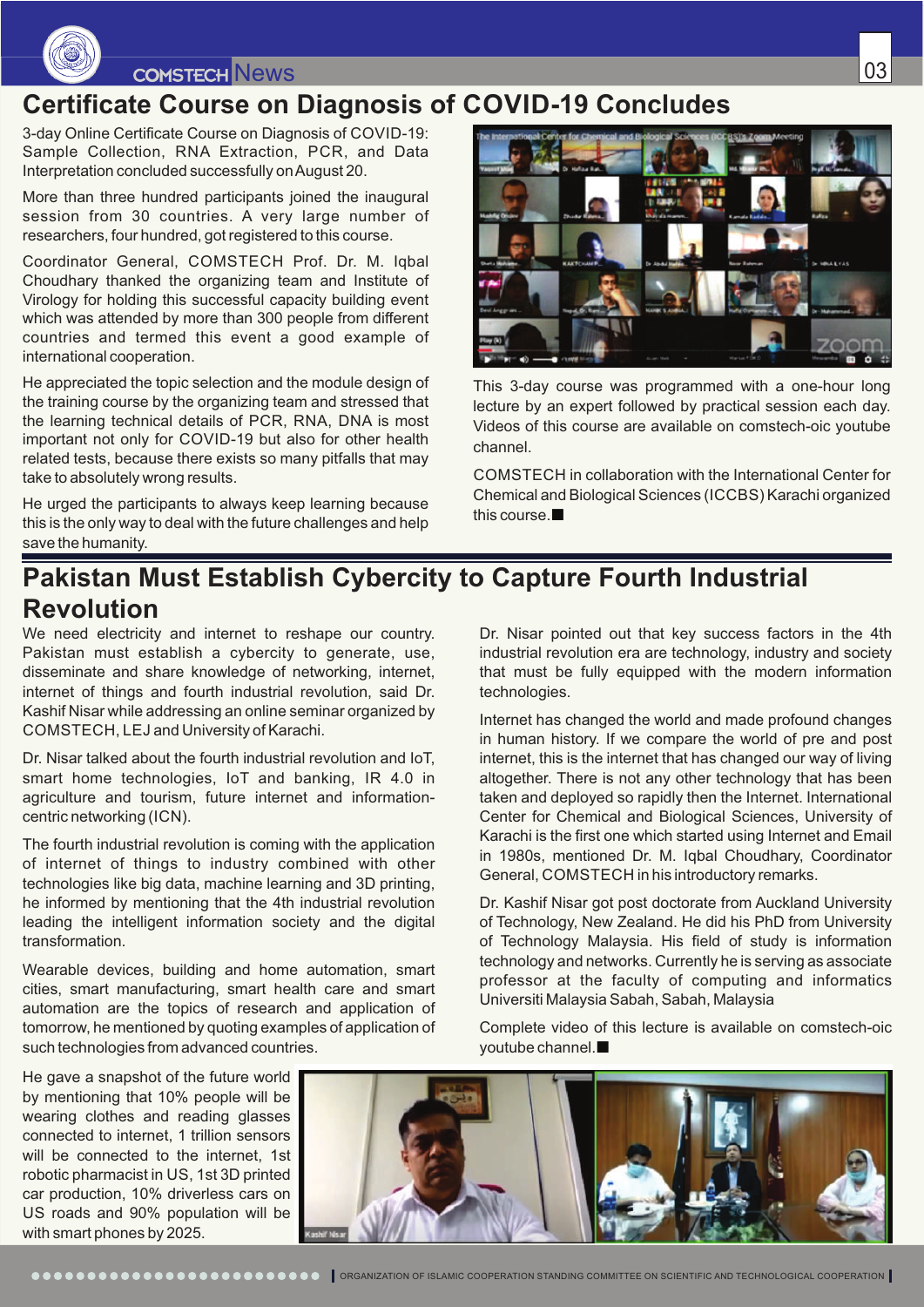

News 2004 and the contract of the contract of the contract of the contract of the contract of the contract of the contract of the contract of the contract of the contract of the contract of the contract of the contract of

#### **Pakistan Remarkable Example of Best Response to COVID-19**

Most Muslim majority countries have avoided the large scale catastrophic outbreak. Pakistan is a remarkable example of data driven, coordinated and focused response probably the best in low and middle income countries, said Dr. Zulfiqar Bhutta while addressing COMSTECH online webinar on response to COVID-19.

COVID-19 is an existential threat to the world. Twenty and half million cases and close to 750 thousand deaths have been reported worldwide and this figure will be one million before the end of this year, he predicted. This pandemic has affected every geography even places where we have very little data from. In Pakistan public sector spent over 20 million dollars on testing alone between March and now, he mentioned.

Dr. Bhutta pointed out that Muslim community have unique attributes and some protective factors as well. Geographic and geo-political clustering does protect and sometimes expose them but there are common socio-cultural practices like Ablution for prayers do have standard sanitation and hygiene. Dietary restrictions have some level of dietary protection against consumption of agents which might be risk for infectious diseases, he mentioned.

He also highlighted the risk factors like communal practices and behaviors, religious celebrations and gatherings that were major factors in the initial spread of the virus because protective strategies had not been implemented. In the Islamic world, areas of conflict and insecurity, vaccine hesitancy and gender norms and practices are major risks of health related concerns.

Authoritarian regimes responded better than the democratic societies. Many countries in Europe, not only UK and US have really not done as well, as one would image as others have done in the world, he noted.

Pakistan is much better than others in the region. Pakistan, Afghanistan and Bangladesh seem to have flatten the curve in terms of cases and case fatalities. We are indeed beginning to see reduction in local transmission. Overall case positivity rate is around 4%.

Severity of illness related to COVID-19 has gone down in Pakistan and if it remains well in the next two to three weeks while we will pass through the exposures during Eid ul Adha and Muharram then we might be able to say that we have been able to get over this effectively, he hoped.

He mentioned that to predict the future of the pandemic we have to rely on modeling, modeling is extremely important to predict where this pandemic is going. We have done it for Pakistan we are doing it for South Asia, and we can do it for the OIC member states if there is interest across the region and COMSTECH could play a role in this, he suggested.

Much is still unknown about the disease. It is likely to persist well into 2021 and possibly 2022. We have to live with this pandemic for many months and the prediction is that the things may stabilize by 2021 and may be towards the end of 2021, once people begin to learn how to live with this virus and vaccine availability, he concluded.

He appreciated COMSTECH being an apex body, for trying to put scientific effort into helping people to overcome this global challenge.

Prof. Dr. Zulfiqar A Bhutta, FRS, is founding Director, Institute for Global Health & Development, the Aga Khan University, South-Central Asia, East Africa & United Kingdom and Chair in Global Child Health & Policy, Centre for Global Child Health, The Hospital for Sick Children & University of Toronto, Toronto, Canada.

Video is available on comstech-oic youtube channel.



#### **Successful Science Diplomacy Requires Coordinated Effort**

OCOOCOOCOOCOOCOOCOOCOO | ORGANIZATION OF ISLAMIC COOPERATION STANDING COMMITTEE ON SCIENTIFIC AND TECHNOLOGICAL COOPERATION

Speakers of a webinar on science diplomacy during COVID-19 agreed that a coordinated effort of diplomates, experts, research institutions, universities, consortiums and social and material scientists is the need of the hour to foster science diplomacy. The webinar was jointly organized by COMSTECH, Institute of Peace and Diplomatic Studies and Inter University Consortium for Promotion of Social Sciences Humanities and Arts.

Coordinator General, COMSTECH, Prof. Dr. Iqbal Chaudhary in his welcoming remarks said that never in the history of humanity such crisis emerged like COVID-19. He said that we have seen the failure of the international diplomacy and science diplomacy during this pandemic period. LDCs were left alone to handle a health, social and economic crisis of unparalleled magnitude. He mentioned that the post-COVID-19 period will be a pre-pandemic period and after conducting analysis of previous pandemics he predicted that the next pandemic would be in six years of time. Never in the history of humanity science and technology was so promptly deployed to face a global pandemic, he appreciated.

High Commissioner of Pakistan to Bangladesh, Mr. Imran Ahmed Siddiqui, said that political and diplomatic interests are very closely linked to S&T and there is a need for comprehensive strategy for science diplomacy. He stressed that the economic growth is all about productivity and it is not possible without focusing on science and technological development. He indicated that involving private sector is most important for economic growth. *Continued on pg. 5*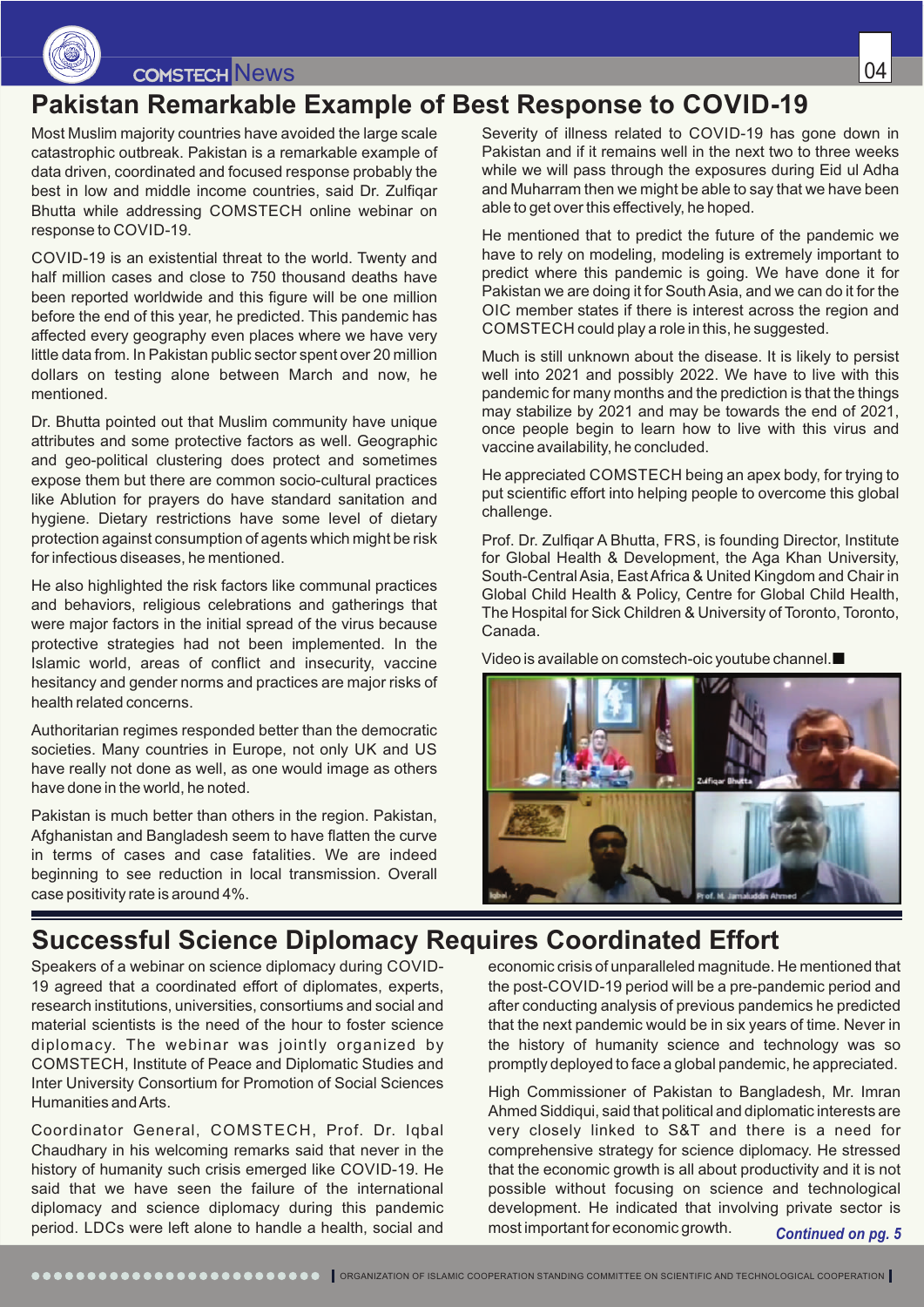

#### News 2009 and 2009 and 2009 and 2009 and 2009 and 2009 and 2009 and 2009 and 2009 and 2009 and 2009 and 2009 a

#### **Science Communication Scientists' Obligation**

Science communication is a neglected area in the developing world and we should look at it as a mainstream profession and discipline just like we look at microbiology, physics, chemistry, and engineering, said Dr. Mahaletchumy Arujanan, while addressing an online webinar on science communication.

She said that Covid-19 taught us a lot of lessons one of which is lack of science literacy among not only in general public but also in policy makers and politicians which was reflected from their statements that did not stand with science.

While talking about the importance of science and technology she asked, is there any country in the world that has developed without strong pillars of science, technology and innovation? She said that the science and technology is the driver of economic development and the general public, politicians, and policy makers need to have a strong science literacy and defined that science literacy means basic knowledge of science to make decisions.

She stressed the development of science culture, so that people like to visit science theater, science museums and science café in their free time and discuss science on dining table. She stressed the need of making science part of culture for a good science communication.

She mentioned that without public acceptance science cannot be commercialized. She stressed the need of science acceptance by the societies by mentioning that nothing can be accepted blindly, the science has to be tested, proven, and validated for acceptance and once it is tested, proven, and validated, public should be open minded and must be able to

evaluate the information and accept it. Science is for everyone, and citizens should participate in science decisions, she urged.

She indicated that the policies, regulations and guidelines which are not based on science can be dangerous and suggested that policies, regulations and funding mechanisms should be based on science.

She urged scientists to become science communicators. There are benefits of science communication. Scientists can influence regulations, raise funding, garner attention, and initiate collaboration with industry by just communicating their research in simple words. Institutional support, political support, commercialization, and public acceptance can only be achieved by science communication, she informed.

She described the fundamental techniques and strategies of science communication in her webinar for science communicators and who are aspirant to be. *Continued on pg. 6*



#### *Continued from pg. 4*

## **Successful Science Diplomacy Requires Coordinated Effort**

Vice Chancellor of QAU, Prof. Dr. Muhammad Ali Shah pointed out that organizations like COMSTECH, Diplomats, Universities and Research Organizations can combine together and foster science diplomacy. He said that policies are made by policy experts, and implemented by institutions, universities and civil society. He has informed that as partner University with COMSTECH. We are trying to develop a consortium of 20 universities from OIC member states to look at COVID-19 and many more interests, like economic, health, earth sciences and many other areas of interest. He stressed the use of online platform for education, interaction and discussions.

Mr. Kamran Akhtar Malik, DG, ACDIS, MoFA, Pakistan said that the role of science in diplomacy is not new. Diplomacy has been used to facilitate S&T. Covid-19 reinforced the significance of science diplomacy. He pointed out that science diplomacy is not limited to health, science diplomacy encompasses entire spectrum of S&T areas. He highlighted many diplomatic efforts taken during this pandemic. He recommended adopting multidisciplinary approach for science diplomacy and involving multiple facilitating agencies in the process. He further mentioned that COMSTECH, MoST and Universities conduct proper mapping and foresight activities for diplomats.

Farhat Asif, Founder President, Institute of Peace and Diplomatic Studies, moderated the entire session and explained the aim and reasons behind hosting the Webinar to promote emerging forms of diplomacy and building coalitions amongst the scientists and diplomats in order to boost cooperation to further promote the quick and effective response to the rising national, regional and global challenges and pandemics.

The Webinar was livestreamed and attended by larger number of Diplomats, Ambassadors, Students, Faculty Members and member of civil society with keen interest in Science Diplomacy.

Video of this webinar is available on comstech-oic youtube channel.